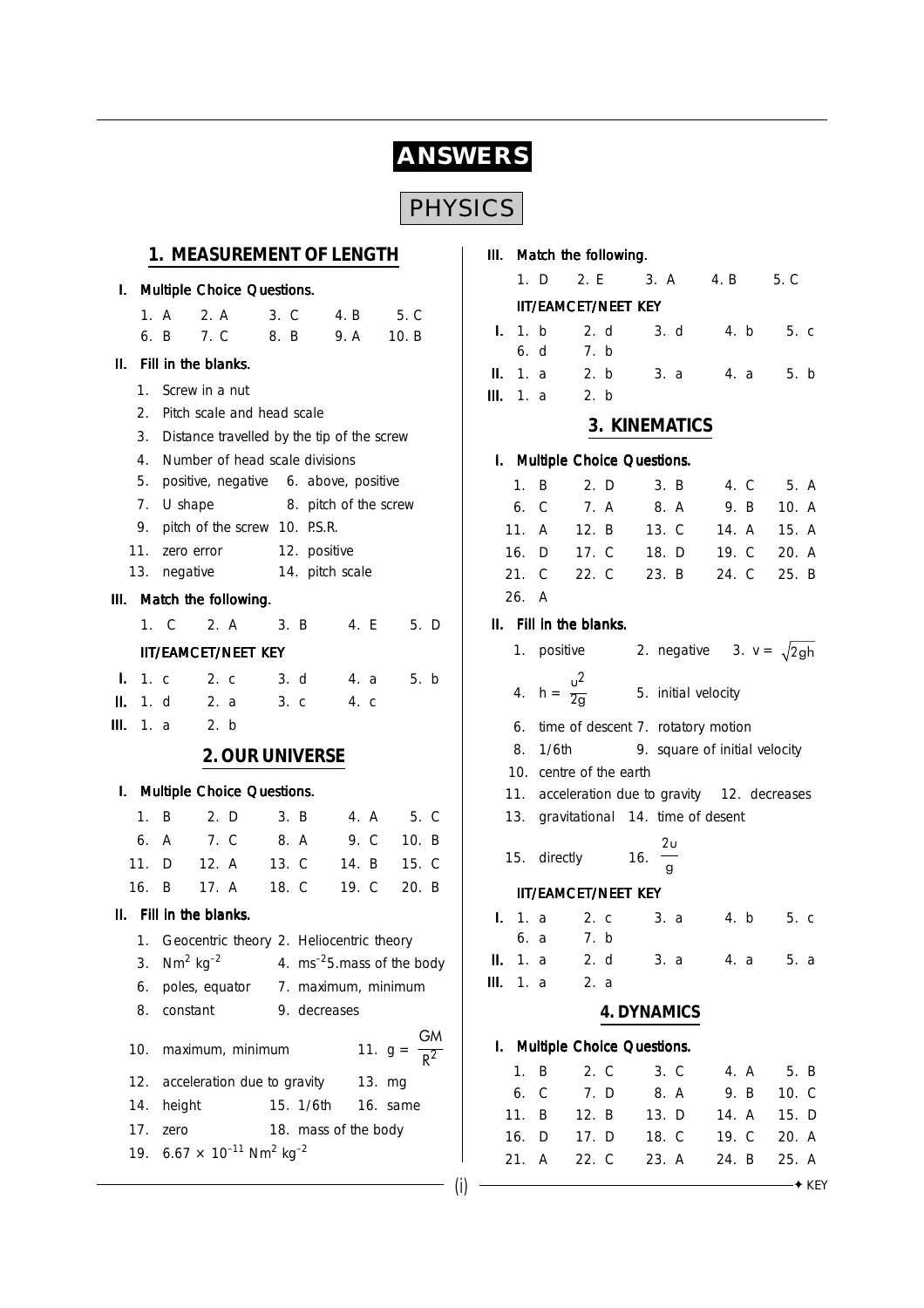| II. Fill in the blanks.            |                            | Match the following.<br>Ш.                                                          |
|------------------------------------|----------------------------|-------------------------------------------------------------------------------------|
| rotatory motion<br>1.              | 2. Tangential              | 1. D<br>2.E<br>3. B<br>5. C<br>4. A                                                 |
| angular velocity<br>3.             | 4. centripetal force       | <b>IIT/EAMCET/NEET KEY</b>                                                          |
| Inertial<br>5.                     | 6. fictious                | 1. 1. b<br>2. a<br>3. b<br>5. d<br>4. b                                             |
| periodic<br>7.                     | 8. Harmonic motion         | 6. c<br>7. a                                                                        |
| vibratory motion<br>9.             | 10. mean position          | 6. SOUND                                                                            |
| 11.<br>phase                       | 12. amplitude              |                                                                                     |
| 13.<br>zero                        | 14. Time of ascent         | I. Multiple Choice Questions.                                                       |
| 15.<br>equal                       | 16. Time of light          | 2. C<br>4. C<br>5. B<br>1.<br>C<br>3. D<br>7. A<br>8. B<br>6.<br>B<br>9. B<br>10. B |
| 17.<br>rotatory                    | 18. radius vector          | 11.<br>B<br>12. A<br>13. A<br>15. C<br>14. D                                        |
| 19. radian                         | 20. radians                | 17. C<br>16.<br>18. B<br>C                                                          |
| 21. angular velocity               | 22. $\frac{v^2}{r}$        | II. Fill in the blanks.                                                             |
|                                    |                            | 1. Natural frequency<br>2. Forced vibrations                                        |
| $\frac{mv^2}{2}$<br>23.            | 24. same                   | Stationary waves<br>3.<br>4. $\pi$ (or) 180°                                        |
| periodic motion<br>25.             | 26. oscillatory motion     | $\frac{\lambda}{2}$<br>λ<br>6. $\frac{1}{4}$<br>5.                                  |
| 27.<br>phase                       | 28. Man made               |                                                                                     |
| 29. rotatory                       |                            | Antinode<br>8. Node<br>7 <sub>1</sub><br>9.                                         |
| III. Match the following.          |                            | $v = v\lambda$<br>10. perpendicular<br>11.<br>guitar<br>12. Transverse waves        |
| 2. C<br>1. B<br>L.<br>3. A         | 4. E<br>5. D               | inversely<br>13.<br>14. Nodes                                                       |
| 2. A<br>3. E<br>П.<br>1. D         | 4. B<br>5. C               | stationary wave<br>15.<br>16. frequency                                             |
| <b>IIT/EAMCET/NEET KEY</b>         |                            | 17.<br>transverse                                                                   |
| $1.1$ . d<br>2. a<br>3. a          | 4. b<br>5. a               | 18.<br>mechanical distrubance                                                       |
| 6. b                               |                            | 19.<br>Hertz                                                                        |
| 3. a<br>II. 1. d<br>2. d           | 4. d                       | Compressions and rarefactions<br>20.                                                |
| III.<br>1. a<br>2. a               |                            | 21.<br>$180^\circ$<br>22. energy                                                    |
|                                    |                            | perpendicularly<br>24. string<br>23.                                                |
| 5. EM SPECTRUM                     |                            | 25. stationary<br>26. $\pi$ (or) 180°                                               |
| I. Multiple Choice Questions.      |                            | III. Match the following.                                                           |
| 1.<br>C<br>2. A<br>3. D            | 4. B<br>5. B               | 1. E<br>2. A<br>3. D<br>4. B<br>5. C                                                |
| $\mathsf{C}$<br>6.<br>7. A<br>8. D | 10. A<br>9. D              | <b>IIT/EAMCET/NEET KEY</b>                                                          |
| 11.<br>B<br>12. D<br>13. B         | 15. C<br>14. B             | $\mathsf{b}$<br>2. a<br>3. c<br>5. d<br>$\mathbf{1}$ .<br>4. a<br>L.                |
| 16. A<br>17. A                     |                            | 6.<br>d<br>7. c<br>8. c<br>10. a<br>9. c                                            |
| II. Fill in the blanks.            |                            | 11. d                                                                               |
| wave length<br>$1_{\cdot}$         | 2. visible spectrum        | II. 1. d<br>2. b<br>3. d<br>5. a<br>4. d<br>III. 1. a                               |
| Infrared radiations<br>3.          | 4. Transverse              |                                                                                     |
| $3 \times 10^8$ m/sec<br>5.        | 6. extraterrestrial source | 7. LIGHT                                                                            |
| visible spectrum<br>7.             |                            | Multiple Choice Questions.<br>L.                                                    |
| Radio Detection And Ranging<br>8.  |                            | 2. C<br>1. C<br>3. D<br>4. B<br>5. C                                                |
| 300 KHzs 30 megahertz<br>9.        |                            | 7. D<br>8. A<br>9. C<br>10. C<br>6.<br>$\mathsf{C}$                                 |
| Radiography<br>10.                 | 11. $3 \times 10^8$ m/s    | 11. B<br>12. A<br>13. A<br>15. D<br>14. A                                           |
| Ultraviolet<br>12.                 | 13. Gamma rays             | 16.<br>$\overline{B}$<br>17. A<br>18. B<br>19. D<br>20. D                           |
| High frequency<br>14.              | 15. IR radiations          | 21. C<br>22. A<br>23. B<br>24. A<br>25. D                                           |
|                                    | (ii)                       | $\triangle$ KEY                                                                     |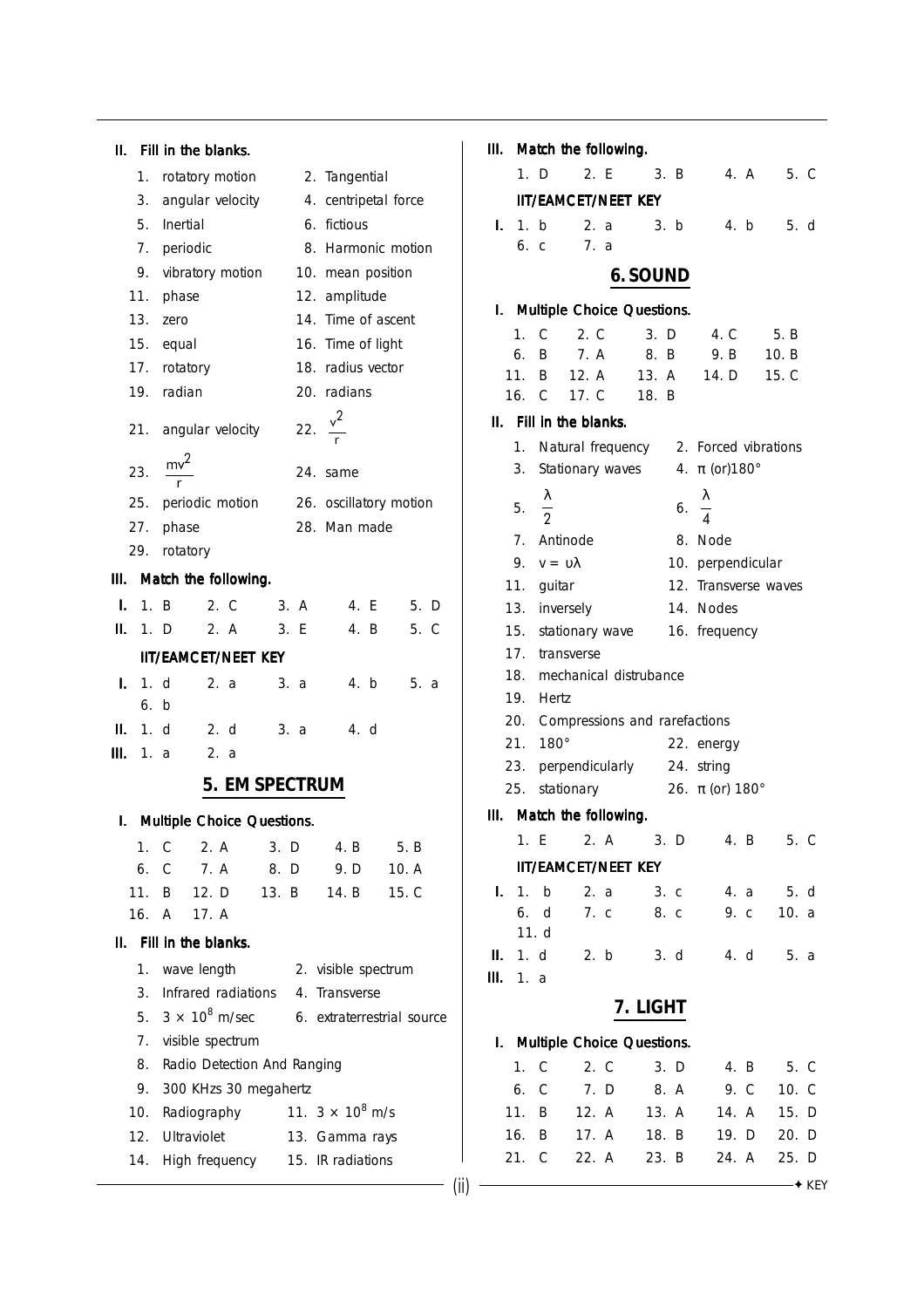26. B 27. A 28. C 29. D 30. B 31. D 32. D 33. C 34. D 35. A 36. D 37. B 38. C 39. C 40. C 41. D II. Fill in the blanks. 1. corpuscular 2. repelled 3. attracted 4. different 5. Huygens 6. denser, rarer 7. Interference, diffraction, polarization 8. medium 9. O (or)  $2nπ10. π$  or  $(2n + 1) π$ 11. same 12. sizes 13. greater 14. waves 15. ripple tank 16. depth 17. greater 18. Interference 19. Diffraction 20. Superposed 21. diffraction 22. distructively 23. maximum 24. minimum25. Lumen 26. 4π steradians27. candela 28. Lumen 29. candela 30. 100 31. Dr. Charles H – Townes 32. Light Amplification by Stimulated Emission of Radiation 33. higher energy states 34. optical noice (or) ordinary light 35. Pumping 36. He-Ne laser 37. Holography 38. compact disc 39. attract III. Match the following. **I.** 1. B 2. E 3. A 4. D **II.** 1. D 2. A 3. E 4. C 5. B IIT/EAMCET/NEET KEY **I.** 1. d 2. d 3. c 4. b 5. a 6. b 7. b 8. d 9. c **II.** 1. a 2. a 3. a 4. a 5. a 6. c **III.** 1. a **8. MAGNETISM** I. Multiple Choice Questions. 1. A 2. A 3. D 4. D 5. C 6. D 7. A 8. A 9. C 10. B 11. B 12. B 13. D 14. C 15. C 16. D 17. C 18. C 19. C 20. A 21. C 22. D 23. D II. Fill in the blanks. 1. magnets and magnetic substances 2. magnetic saturation 3. pole strength 4. repulsion 5. repel, attract 6. North, South

| 7.                     | four                                               |              |                | 8. $4\pi \times 10^{-7}$ H/mB    |     |                                                    |                               |   |
|------------------------|----------------------------------------------------|--------------|----------------|----------------------------------|-----|----------------------------------------------------|-------------------------------|---|
| 9.                     | $\mu_0$                                            | 10.          | $\overline{1}$ |                                  |     | $11.$ $\phi$                                       |                               |   |
|                        |                                                    |              |                |                                  |     |                                                    |                               |   |
| 12. $\frac{\phi}{A}$   |                                                    |              |                |                                  |     |                                                    | 13. N/A – m 14. B = $\mu_0$ H |   |
|                        | 15. $2l \times m$ 16. A – $m^2$                    |              |                |                                  |     |                                                    |                               |   |
|                        | 17. intensity of magnetisation (I)                 |              |                |                                  |     |                                                    |                               |   |
|                        | III. Match the following.                          |              |                |                                  |     |                                                    |                               |   |
| 1. C                   |                                                    | 2. E 3. A    |                |                                  |     | 4. D                                               | 5. B                          |   |
|                        | <b>IIT/EAMCET/NEET KEY</b>                         |              |                |                                  |     |                                                    |                               |   |
| $\overline{1}$ .<br>I. | b                                                  | 2. c         | 3. b           |                                  |     | 4. b                                               | 5. b                          |   |
| 6.                     | d                                                  | 7. c 8. b    |                |                                  |     | 9. c                                               | 10. d                         |   |
|                        | 9. CURRENT ELECTRICITY                             |              |                |                                  |     |                                                    |                               |   |
|                        |                                                    |              |                |                                  |     |                                                    |                               |   |
|                        | I. Multiple Choice Questions.                      |              |                |                                  |     |                                                    |                               |   |
| 1.                     | D                                                  | 2. B<br>7. C | 3. A<br>8. A   |                                  |     | 4. D                                               | 5. B                          |   |
| 6.<br>11.              | C<br>$\overline{C}$<br>12. C                       |              | 13. C          |                                  | 14. | 9. A<br>- B                                        | 10. D<br>15. B                |   |
| 16. C                  |                                                    | 17. A        | 18. B          |                                  |     | 19. D                                              | 20. A                         |   |
| 21.                    | 22. C<br>B.                                        |              | 23. A          |                                  | 24. | D                                                  | 25.                           | B |
| 26. D                  |                                                    | 27. D        | 28. B          |                                  | 29. | - D                                                | 30. A                         |   |
| 31. D                  |                                                    | 32. B        | 33. C          |                                  |     | 34. D                                              | 35. D                         |   |
| 36. A                  | 37.                                                | -B           | 38. D          |                                  |     | 39. C                                              | 40. D                         |   |
| 41. A                  |                                                    | 42. C        | 43. C          |                                  |     | 44. D                                              | 45. A                         |   |
| 46.                    | D                                                  | 47. D        | 48. B          |                                  |     | 49. A                                              | 50. B                         |   |
| 51.                    | 52.<br>A                                           | A            | 53.            | <sup>B</sup>                     |     | 54. C                                              | 55. B                         |   |
| 56.                    | C                                                  | 57. B        | 58. A          |                                  |     |                                                    |                               |   |
|                        | II. Fill in the blanks.                            |              |                |                                  |     |                                                    |                               |   |
| 1.                     | Ampere 2. Volts 3. positive charge                 |              |                |                                  |     |                                                    |                               |   |
| 4.                     | Ammeter 5. Voltmeter 6. make (or) break            |              |                |                                  |     |                                                    |                               |   |
| 7.                     |                                                    |              |                |                                  |     | 8. series 9. parallel                              |                               |   |
|                        | 10. series                                         |              |                |                                  |     | 11. parallel 12. series                            |                               |   |
|                        | 13. parallel                                       |              |                |                                  |     | 14. B = $\frac{\mu_0}{2\pi} \frac{i}{r}$ 15. Thumb |                               |   |
|                        | 16. Electrical, Mechanical                         |              |                |                                  |     |                                                    |                               |   |
|                        | 17. Rotations per minute 18. Armature              |              |                |                                  |     |                                                    |                               |   |
|                        | 19. series                                         |              |                |                                  |     |                                                    | 20. parallel 21. voltameter   |   |
|                        | 22. increase (or) decrease the alternating voltage |              |                |                                  |     |                                                    |                               |   |
| 23.                    | ece                                                |              |                | 24. decreases                    |     |                                                    |                               |   |
|                        | 25. $3.6 \times 10^6$ 26. 0.5 A 27. 1 watt         |              |                |                                  |     |                                                    |                               |   |
| 28. $\Omega$           |                                                    |              |                | 29. 1000 $\Omega$ 30. 1 $\Omega$ |     |                                                    |                               |   |
|                        | 31. Linear conductor 32.non ohmic conductor        |              |                |                                  |     |                                                    |                               |   |
|                        | 33. specific resistance                            |              |                |                                  |     | 34. Joule                                          |                               |   |
|                        | 35. gm /coulomb                                    |              |                |                                  |     | 36. distance                                       |                               |   |
|                        |                                                    |              |                |                                  |     |                                                    |                               |   |

✦ KEY (iii)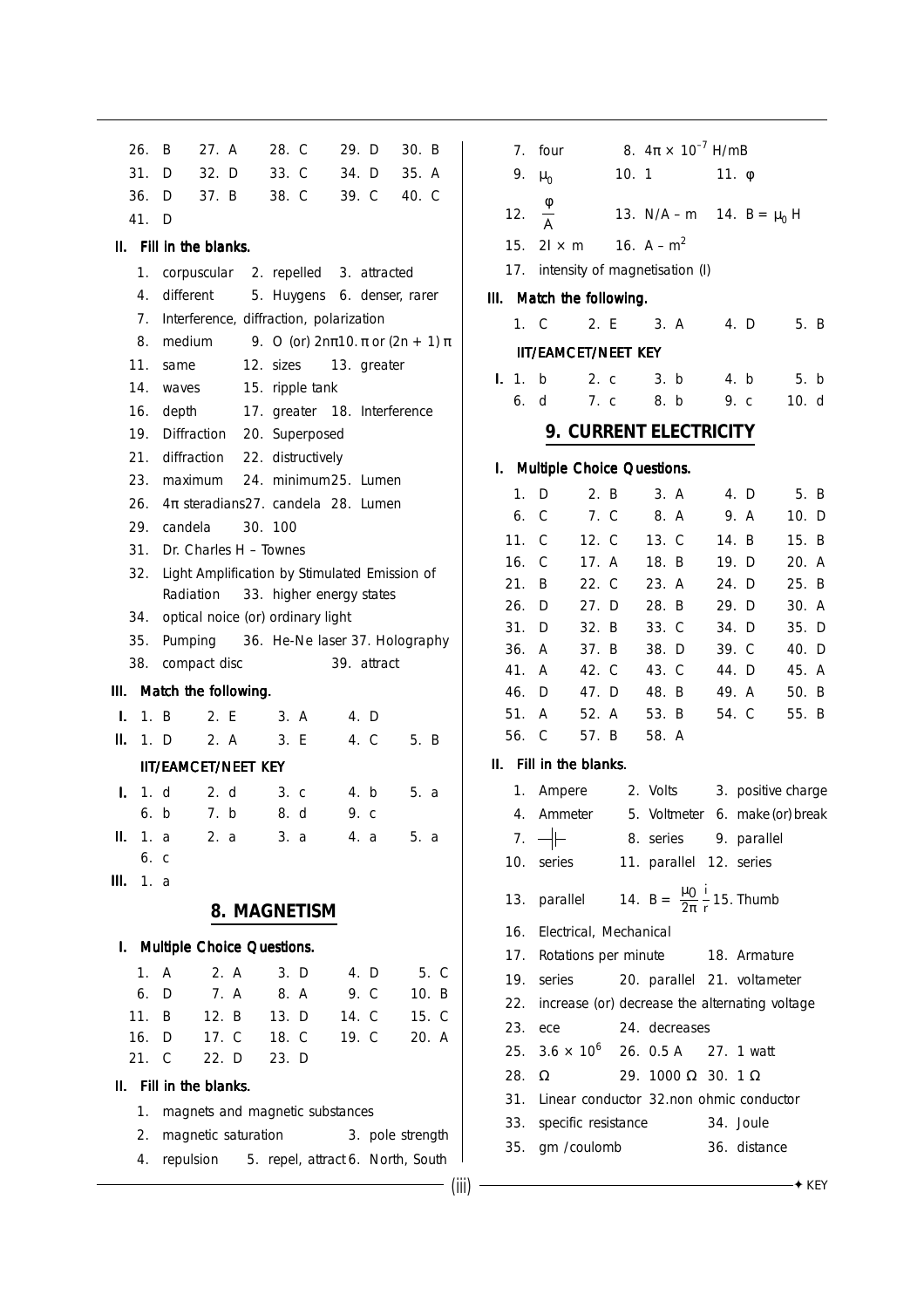| III. |       | Match the following.                               |                         |                                |                |       |                      |              |   |
|------|-------|----------------------------------------------------|-------------------------|--------------------------------|----------------|-------|----------------------|--------------|---|
| Τ.   | 1. B  |                                                    | 2. G                    |                                | 3. E           | 4. A  |                      | 5. C         |   |
| Ш.   | 1. F  |                                                    | 2. D                    |                                | 3. H           | 4. C  |                      | 5. B         |   |
| Ш.   | 1. A  |                                                    | 2.E                     |                                | 3. D           | 4. C  |                      | 5. B         |   |
| IV.  | 1. D  |                                                    | 2.E                     |                                | 3. A           | 4. B  |                      | 5. C         |   |
| V.   | 1. E  |                                                    | 2. F                    |                                | 3. A           | 4. C  |                      | 5. G         |   |
|      |       | <b>IIT/EAMCET/NEET KEY</b>                         |                         |                                |                |       |                      |              |   |
| Ι.   | 1.    | b                                                  | 2. d                    |                                | 3. c           | 4. b  |                      | 5.           | d |
|      | 6.    | b                                                  | 7. a                    |                                | 8. c           | 9. a  |                      | 10. a        |   |
|      |       | 11. a                                              | 12. d                   |                                |                |       |                      |              |   |
|      |       |                                                    |                         | <b>10. MODERN PHYSICS</b>      |                |       |                      |              |   |
|      |       | I. Multiple Choice Questions.                      |                         |                                |                |       |                      |              |   |
|      | 1.    | C                                                  | 2. D                    | 3. A                           |                | 4. B  |                      | 5.           | B |
|      | 6.    | A                                                  | $7^{\circ}$ C           |                                | 8 <sub>c</sub> | 9. D  |                      | 10. C        |   |
|      | 11.   | A                                                  | 12. C                   | 13. B                          |                | 14. C |                      | 15. B        |   |
|      | 16. A |                                                    | 17. A                   | 18. A                          |                | 19. A |                      | 20. C        |   |
|      | 21. C |                                                    | 22. C                   | 23. C                          |                | 24. C |                      | 25. A        |   |
|      | 26. D |                                                    | 27. A                   |                                | 28. A          |       | 29. B                | 30. B        |   |
|      | 31. D |                                                    | 32. B                   |                                | 33. D          | 34. D |                      | 35. C        |   |
|      | 36. C |                                                    | 37. C                   |                                |                |       |                      |              |   |
|      |       | II. Fill in the blanks.                            |                         |                                |                |       |                      |              |   |
|      |       | 1. neutral                                         |                         | 2. nucleus 3. stationary       |                |       |                      |              |   |
|      | 4.    |                                                    |                         | stationary 5. atomic mass unit |                |       |                      |              |   |
|      |       | 6. protons & neutrons                              |                         |                                |                |       | 7. energy            |              |   |
|      | 8.    | 931.5                                              |                         | 9. positively 10. electron     |                |       |                      |              |   |
|      | 11.   | 13. increases by 1 unit                            |                         | positively 12. decrease, four  |                |       |                      |              |   |
|      | 15.   | <b>Isobars</b>                                     |                         | 16. Isotones 17. Velocity      |                |       |                      | 14. Isotopes |   |
|      |       |                                                    |                         |                                |                |       |                      |              |   |
|      |       | 18. Thermo nuclear                                 |                         |                                |                |       | 19. 235 <sub>U</sub> |              |   |
|      |       | 20. $^{14}_{6}$ C                                  |                         | 21. mvr = $\frac{1}{2\pi}$     |                | nh    |                      |              |   |
|      |       |                                                    |                         |                                |                |       |                      |              |   |
|      |       | 22. 1/7000 23. negative charge                     |                         |                                |                |       |                      |              |   |
|      |       | 24. $mvr =$                                        | nh<br>$\overline{2\pi}$ | 25. plancks constant           |                |       |                      |              |   |
|      |       | 26. $1.6 \times 10^{-12}$ J 27. A – Z 28. nucleons |                         |                                |                |       |                      |              |   |
|      |       | 29. 1837 30. atomic number, mass number            |                         |                                |                |       |                      |              |   |
|      |       | 31. $1.11 \times 10^{-11}$ kg                      |                         |                                |                |       |                      | 32. one unit |   |
|      |       | III. Match the following.                          |                         |                                |                |       |                      |              |   |
| L.   |       | 1. C 2. A                                          |                         | 3. E 4. B 5. D                 |                |       |                      |              |   |
| Ⅱ.   |       | 1. C 2. E 3. A 4. B 5. D                           |                         |                                |                |       |                      |              |   |
|      |       | <b>IIT/EAMCET/NEET KEY</b>                         |                         |                                |                |       |                      |              |   |
| ı.   | 1. d  |                                                    |                         | 2. c 3. a 4. c 5. d            |                |       |                      |              |   |
|      |       | 6. c                                               | 7. d                    |                                | 8. a           | 9. d  |                      |              |   |
|      |       |                                                    |                         |                                |                |       |                      |              |   |

| Н.<br>1.       | 2. c<br>3. c<br>d<br>4. C<br>5. c                               |  |  |  |  |  |
|----------------|-----------------------------------------------------------------|--|--|--|--|--|
| 6.<br>Ш.<br>1. | a<br>b                                                          |  |  |  |  |  |
|                | 2. c                                                            |  |  |  |  |  |
|                | <b>11. ELECTRONICS</b>                                          |  |  |  |  |  |
|                | I. Multiple Choice Questions.                                   |  |  |  |  |  |
| 1.             | 2. C<br>3. C<br>5.<br>B<br>4. B<br>B                            |  |  |  |  |  |
| 6.             | 7. A<br>8. A<br>9. A<br>10.<br>B<br>D                           |  |  |  |  |  |
| 11.            | 14. A<br>A<br>12. A<br>13. D<br>15.<br>A                        |  |  |  |  |  |
| 16.            | 17. C<br>19. C<br>B<br>18. B<br>20.<br>B                        |  |  |  |  |  |
| 21.            | C<br>22. D<br>23. C<br>24. C<br>25. B                           |  |  |  |  |  |
| 26.            | 29. C<br>D<br>27. A<br>28. D<br>30.<br>D                        |  |  |  |  |  |
| 31.            | 34. B<br>A<br>32. A<br>33. B<br>35. B                           |  |  |  |  |  |
| 36.            | B<br>37. D<br>38. B<br>40. C<br>39. D                           |  |  |  |  |  |
| 41.<br>46.     | 43. A<br>45. D<br>B<br>42. A<br>44. D<br>A                      |  |  |  |  |  |
| Н.             | Fill in the blanks.                                             |  |  |  |  |  |
| 1.             | Intrinsic semiconductor<br>2. electrons                         |  |  |  |  |  |
| 3.             | 4. acceptors<br>Donars impurities                               |  |  |  |  |  |
| 5.             | 7. forward<br>four<br>6.<br>high                                |  |  |  |  |  |
| 8.             | 9. Emitter, Base, collector<br>diodes                           |  |  |  |  |  |
| 10.            | Amplifier 11.direction of conventional currents                 |  |  |  |  |  |
| 12.            | Radio frequency<br>13. modulation                               |  |  |  |  |  |
| 14.            | receiving antenna<br>15. kinenoscope                            |  |  |  |  |  |
| 16.            | Tuning circuit 17. Detectror circuit                            |  |  |  |  |  |
| 18.            | Integrated circuit<br>19. Input device                          |  |  |  |  |  |
| 20.            | programme 21. central processing unit                           |  |  |  |  |  |
| 22.            | Machine language<br>23. empty                                   |  |  |  |  |  |
| 24.            | 25. insulator 26. opposite<br>filled up                         |  |  |  |  |  |
| 27.            | Amplitude modulation                                            |  |  |  |  |  |
| 28.            | high level language 29.germenium, silicon                       |  |  |  |  |  |
| 30.            | 31. holes 32. gallium<br>hole                                   |  |  |  |  |  |
| 33.            | p - n junction 34. rectifier 35. dopping                        |  |  |  |  |  |
| 36.            | modulator<br>37. demodulation                                   |  |  |  |  |  |
| 38.<br>40.     | iconoscope<br>39. 30 MHz to 300 MHz                             |  |  |  |  |  |
| 42.            | 41. CPU<br>compiler<br>Keyboard, Mouse 43.CU, memory Unit, ALU  |  |  |  |  |  |
| Ш.             | Match the following.                                            |  |  |  |  |  |
| 1.<br>I.       | 2. A<br>D<br>4. E<br>3. F<br>5. B                               |  |  |  |  |  |
| 6.             | $\mathsf{C}$<br>7. G                                            |  |  |  |  |  |
| 1.<br>Ш.       | 2. F<br>E<br>3. A<br>4. B<br>5. H                               |  |  |  |  |  |
| 6.             | 7. G<br>$\mathsf{C}$<br>8. D                                    |  |  |  |  |  |
|                | <b>IIT/EAMCET/NEET KEY</b>                                      |  |  |  |  |  |
| 1.             | 2. d<br>d<br>3.<br>4. C<br>a<br>5. d                            |  |  |  |  |  |
| 6.             | 7.<br>b<br>d<br>8.<br>9. b<br>10.<br>$\mathsf C$<br>$\mathsf C$ |  |  |  |  |  |
|                | 11. a<br>12. d<br>13. c<br>14. b<br>15.<br>а                    |  |  |  |  |  |

 $-$  (iv)  $-$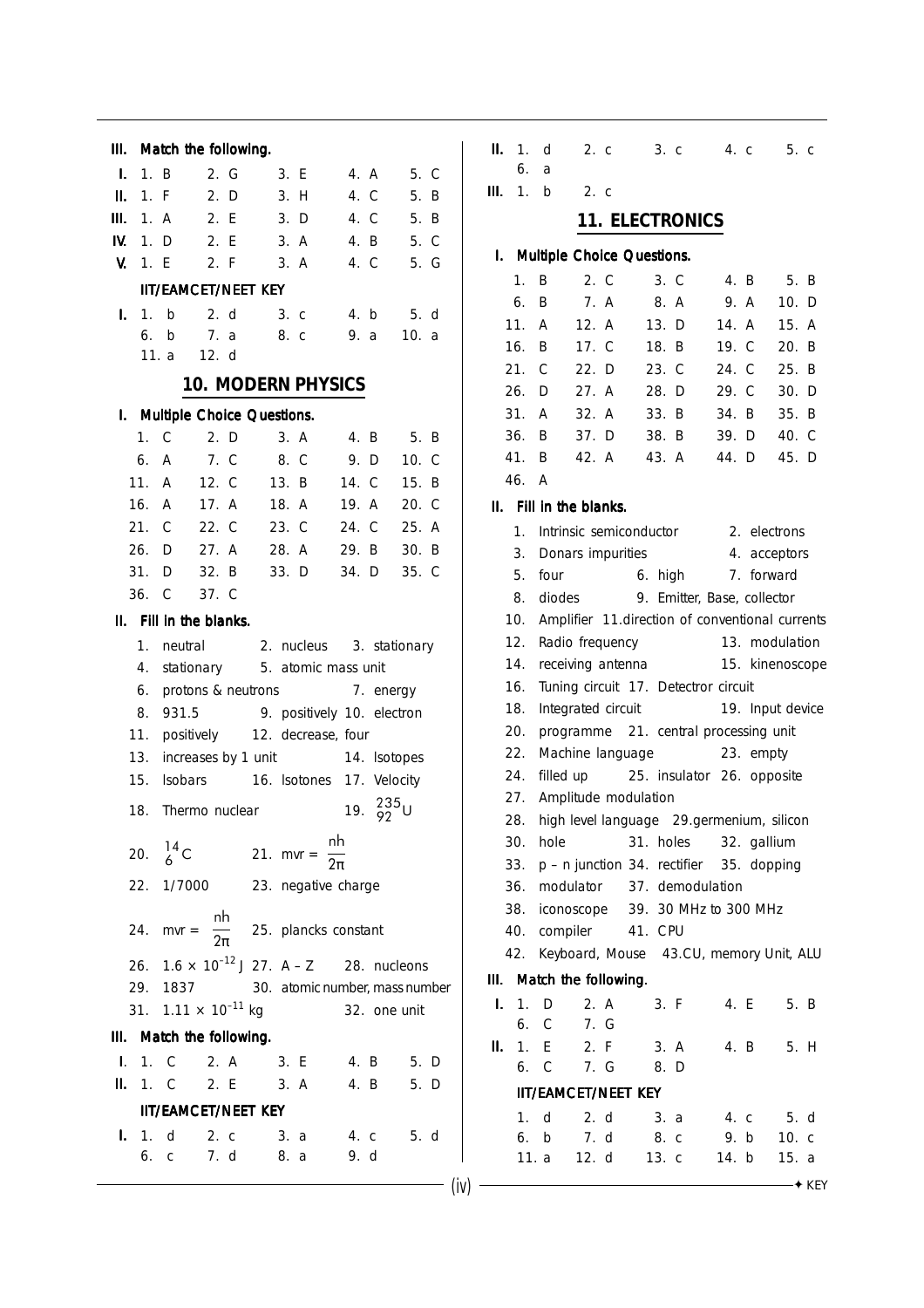# **CHEMISTRY**

## **1. ATOMIC STRUCTURE**

|       |               |                | I. Multiple Choice Questions. |               |         |
|-------|---------------|----------------|-------------------------------|---------------|---------|
|       | $1^{\circ}$ C | 2. C           | 3. D                          | 4. A          | 5. B    |
|       | 6. D          | 7. C           | 8. D                          | 9. B          | 10. C   |
| 11. B |               | 12. C          | 13. A                         | 14 A          | 15. D   |
|       | 16. D         | $17.$ D        | 18. B                         | 19A           | $20.$ D |
| 21. B |               | 22. B          | 23. A                         | 24. C         | 25. B   |
|       | $26.$ D       | 27. C          | 28. D                         | 29. B         | 30. A   |
|       | $31. \quad C$ | 32. B          | 33. B                         | 34. A         | 35. C   |
|       | 36. D         | $37. \text{C}$ | 38. A                         | 39. A         | $40.$ D |
| 41.   | D             | $42\degree$ C  | 43.<br>D                      | $44\degree$ C | 45. C   |

### $II.$  Fill in the blanks.

1.  $\alpha$ -ray scattering 2. Max planck 3. Planck's 4. Frequency of radiation emitted 5. two 6. (n – 1) 7. dumbbel 8. 4p 9. copper 10. [Ar]  $3d^5 4s^1$ 11. atomic size (or) atomic radius 12. d – block 13. planetary model 14.  $[Ar] 4s<sup>2</sup> 3d<sup>10</sup>$ 15.  $1s^2 2s^2 2p^6 3s^2$ 16. nucleus 17. Pauli's exclusion as principle  $2s^2 2p^2$ 19. loose 20. continuous 21. stationary orbit 22. constant 23. 1s 24. d 25. radius 26. clockwise (or) anticlockwise 27. atomic orbital 28.  $[Ne]$  3s<sup>1</sup> 29. f – orbital 30.  $n^2$ 31. sub – energy levels (or) orbitals 32. magnetic field 33. spin 34. increase 35. Thomson 36. A small packet of energy 37. 6.625  $\times$  10<sup>-27</sup> erg/sec. (or) 6.625  $\times$  10<sup>-34</sup> J.sec. 38. 1, 0 39. Neils Bohr 40. Lande 41. spin 42. opposite 43. equal to 44. 2 45. chlorine 46. sodium III. Match the following. **I.** 1. B 2. E 3. A 4. D 5. C **II.** 1. F 2. C 3. G 4. A 5. B III. 1. B 2. F 3. A 4. D 5. G IV. 1. E 2. D 3. B 4. A 5. F IIT/EAMCET/NEET KEY **I.** 1. c 2. a 3. c 4. a 5. a 6. b 7. c II.  $1. c 2. a$ III.  $1. c$ 

## **2. CHEMICAL BOND**

| I. Multiple Choice Questions. |                                                |      |           |                     |      |                           |  |  |  |  |
|-------------------------------|------------------------------------------------|------|-----------|---------------------|------|---------------------------|--|--|--|--|
| 1 <sup>1</sup>                | A<br>2. C                                      | 3. C |           | 4. D 5. C           |      |                           |  |  |  |  |
|                               | 6. A 7. B                                      |      | 8. C      | 9. D 10. A          |      |                           |  |  |  |  |
|                               | 11. A 12. B 13. A 14. B                        |      |           |                     |      | 15. A                     |  |  |  |  |
|                               | 16. C<br>17. A 18. B 19. C 20. C               |      |           |                     |      |                           |  |  |  |  |
|                               | 21. A<br>22. B 23. A 24. A 25. D               |      |           |                     |      |                           |  |  |  |  |
|                               | II. Fill in the blanks.                        |      |           |                     |      |                           |  |  |  |  |
|                               | 1. covalent bond 2. $p - p$ 3. pyramidal       |      |           |                     |      |                           |  |  |  |  |
| 4.                            | 1, 2                                           | 5.   |           | two 6. more         |      |                           |  |  |  |  |
|                               | 7. covalent bond 8. $CH_4$ 9. s - p            |      |           |                     |      |                           |  |  |  |  |
|                               | 10. coordinate covalent bond                   |      |           |                     |      |                           |  |  |  |  |
|                               | 11. coordinate covalent bond 12. only one atom |      |           |                     |      |                           |  |  |  |  |
|                               | 13. $s - s$                                    |      | 14. sigma |                     |      |                           |  |  |  |  |
|                               | 15. Trigonal bipyramidal 16. Tetrahedral       |      |           |                     |      |                           |  |  |  |  |
|                               | 17. V - shaped 18. linear 19. 1, 1             |      |           |                     |      |                           |  |  |  |  |
|                               | 20. $\pi$ – bond 21. $\pi$ – bond              |      |           |                     |      |                           |  |  |  |  |
|                               | 22. (σ) sigma bond23. stronger24. sigma        |      |           |                     |      |                           |  |  |  |  |
| 25. $H_2$                     |                                                |      |           | 26. $F_2$ 27. HCI   |      |                           |  |  |  |  |
| 28. $F_2$                     |                                                |      |           | 29. $O_2$ 30. $N_2$ |      |                           |  |  |  |  |
|                               | III. Match the following.                      |      |           |                     |      |                           |  |  |  |  |
|                               | 1. D<br>2. A                                   |      | 3. B      |                     | 4. C | 5. E                      |  |  |  |  |
|                               | <b>IIT/EAMCET/NEET KEY</b>                     |      |           |                     |      |                           |  |  |  |  |
| 1. 1. b                       | 2. b                                           | 3. b |           | 4. C                |      | 5. d                      |  |  |  |  |
|                               | 7. d<br>6. b                                   |      |           |                     |      |                           |  |  |  |  |
|                               | <b>II.</b> 1. a 2. c                           |      |           |                     |      |                           |  |  |  |  |
|                               | <b>III.</b> 1. a 2. b                          |      |           |                     |      |                           |  |  |  |  |
|                               | 3. PERIODIC CLASSIFICATION                     |      |           |                     |      |                           |  |  |  |  |
|                               | I. Multiple Choice Questions                   |      |           |                     |      |                           |  |  |  |  |
| 1.                            | 2. A<br>D                                      |      | 3. A      | 4. A                |      | 5. B                      |  |  |  |  |
| 6.                            | 7. C<br>C                                      |      | 8. D      | 9. C                |      | 10. C                     |  |  |  |  |
| 11.                           | 12. C<br>$\mathsf{C}$                          |      |           | 13. D 14. A         |      | 15. C                     |  |  |  |  |
| 16.                           | 17. D<br>B                                     |      | 18. B     | 19. A               |      | 20. A                     |  |  |  |  |
| 21.                           | 22. C<br>D                                     |      | 23. A     | 24. B               |      | 25. D                     |  |  |  |  |
| 26.                           | C<br>27. B                                     |      | 28. D     | 29. A               |      | 30. D                     |  |  |  |  |
| 31.                           | 32. C<br>D                                     |      | 33. D     | 34. C               |      | 35. D                     |  |  |  |  |
|                               | II. Fill in the blanks.                        |      |           |                     |      |                           |  |  |  |  |
| 1.                            | Dobereiner                                     |      | 2. seven  |                     |      | 3. two                    |  |  |  |  |
| 4.                            | seventh                                        |      |           |                     |      | 5. decreases 6. reduction |  |  |  |  |

 $\begin{picture}(180,10) \put(0,0){\line(1,0){10}} \put(10,0){\line(1,0){10}} \put(10,0){\line(1,0){10}} \put(10,0){\line(1,0){10}} \put(10,0){\line(1,0){10}} \put(10,0){\line(1,0){10}} \put(10,0){\line(1,0){10}} \put(10,0){\line(1,0){10}} \put(10,0){\line(1,0){10}} \put(10,0){\line(1,0){10}} \put(10,0){\line(1,0){10}} \put(10,0){\line($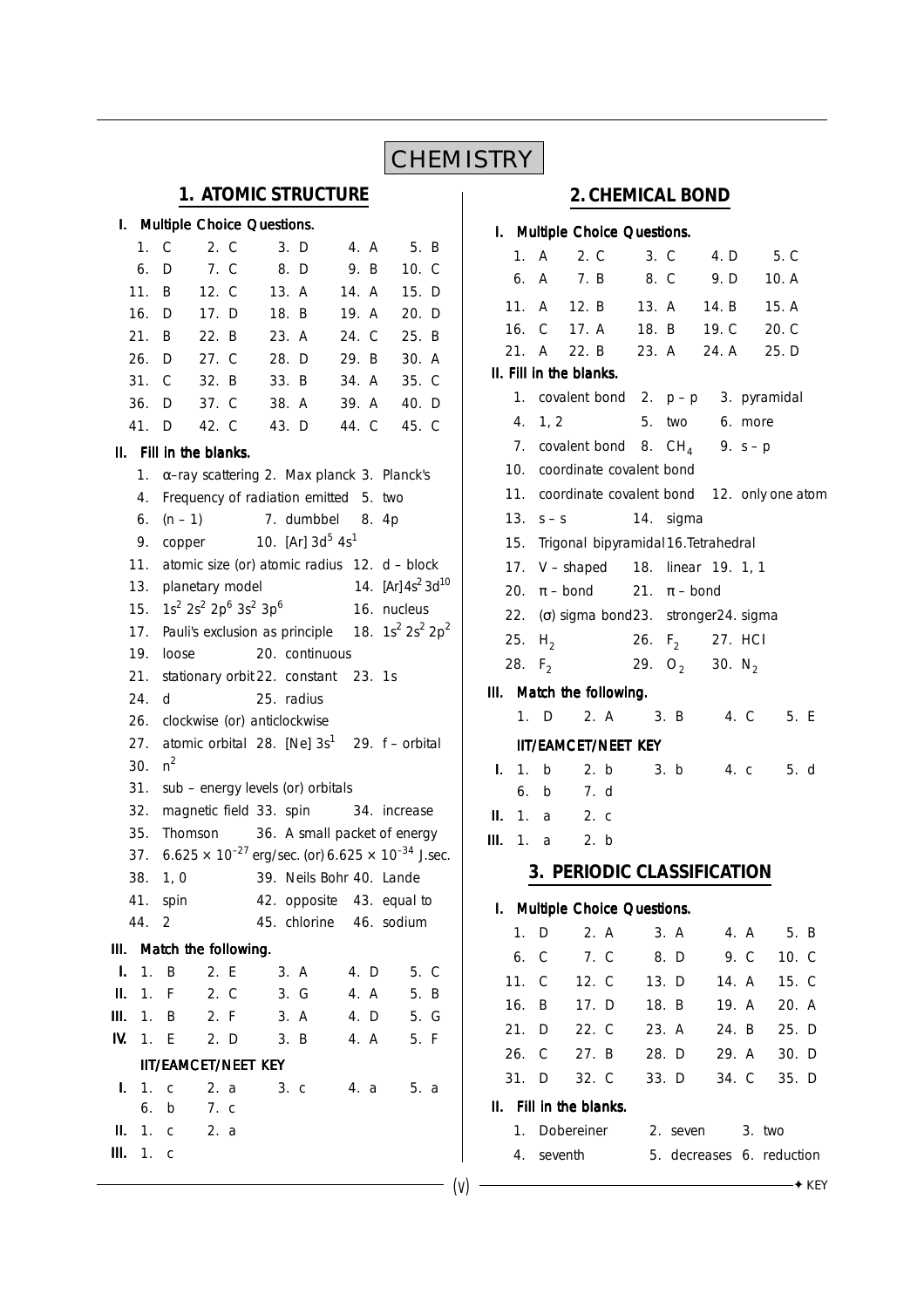| 7.           | first                             | 8. Doberiner's triad                           |
|--------------|-----------------------------------|------------------------------------------------|
| 9.           | mayer                             | 10. atomic weights                             |
| 11.          | atomic numbers 12. seven, sixteen |                                                |
| 13.          | two                               | 14. eight 15. 18                               |
| 16.          |                                   | Lanthanoids and actinoids 17. seventh          |
| 18.          | four                              | 19. Atomic radius                              |
|              |                                   | 20. Angstrom units 21. decreases, increases    |
|              | 22. Ionization potential          |                                                |
|              | 23. electron bolts 24. decreases  |                                                |
|              |                                   | 25. electronegativity 26. electronegativity    |
|              | 27. increases, decreases          |                                                |
|              | 28. Nilson                        | 29. de Bois bandran                            |
|              | 30. scandium                      | 31. eka aluminium                              |
|              | 32. galium                        | 33. scandium                                   |
|              | 34. Lanthanoids                   | 35. Actinoids36. Alkali metal                  |
|              |                                   | 37. Alkali metals 38. Atomic numbers           |
|              | 39. same                          | 40. valency                                    |
|              | III. Match the following.         |                                                |
|              | 2. E<br>1. D                      | 5. C<br>3. A<br>4. B                           |
|              | <b>IIT/EAMCET/NEET KEY</b>        |                                                |
| $\mathbf{L}$ | 1. c 2. b                         | 3. b<br>4. d<br>5. b                           |
|              | 7. d<br>6. c                      |                                                |
| II. 1. a     | 2. C                              | 3. a                                           |
| Ш.           | 1. d 2. c                         |                                                |
|              |                                   | <b>4. ALKALINE AND EARTH METALS</b>            |
|              |                                   |                                                |
|              | I. Multiple Choice Questions.     |                                                |
| 1.           | 2. C<br>B                         | 3. B 4. D<br>5. A                              |
| 6. C         |                                   | 7. B 8. D 9. A 10. C                           |
| 11.          | 12. A<br>D                        | 13. C 14. A<br>15. A                           |
| 16.          | 17. C<br>B                        | 18. D<br>19. D<br>20. A                        |
| 21.          | 22. A<br>B                        |                                                |
|              | II. Fill in the blanks.           |                                                |
| 1.           | MgCO <sub>3</sub>                 | 2. electrolytic reduction                      |
| 3.           | NaCI and KCI 4. Barium            | 5. LiA $I\!H$ <sub>1</sub>                     |
| 6.           | $BeCI_{2}$                        | ns <sup>2</sup><br>7. II A<br>8.               |
| 9.           |                                   | Mg and Ca 10. radium 11. increases             |
| 12.          | group II A                        | 13. group II A 14. free                        |
| 15.          |                                   | hydrogen, oxide, halides 16. BeCI <sub>2</sub> |
| 17.          | hydrides                          | 18. water<br>19. Magnesium                     |
| 20.          | 12                                | 21. Radium 22. Mg                              |
| 23.          | 7                                 |                                                |

|                                                  |            |                            | III. Match the following.         |                |       |                                |       |      |                                                 |      |  |  |  |  |
|--------------------------------------------------|------------|----------------------------|-----------------------------------|----------------|-------|--------------------------------|-------|------|-------------------------------------------------|------|--|--|--|--|
| I.                                               |            | 1. E                       | 2. A                              |                | 3. B  |                                |       | 4. C |                                                 | 5. D |  |  |  |  |
| IV.                                              |            | <b>IIT/EAMCET/NEET KEY</b> |                                   |                |       |                                |       |      |                                                 |      |  |  |  |  |
| I.                                               | 1.         | Ċ                          | 2.                                | a              | 3.    | $\mathsf{C}$                   |       | 4. c | 5.                                              | b    |  |  |  |  |
|                                                  | 6.         | d                          | 7.                                | a              | 8. d  |                                |       | 9. c | 10.                                             | d    |  |  |  |  |
|                                                  | 11.        | b                          | 12.                               | C              |       |                                |       |      |                                                 |      |  |  |  |  |
|                                                  | II. 1.     | C                          | 2.                                | b              |       |                                |       |      |                                                 |      |  |  |  |  |
| Ш.                                               | 1.         | a                          | 2.                                | b              | 3. d  |                                |       |      |                                                 |      |  |  |  |  |
| <b>5. SOLUTIONS</b>                              |            |                            |                                   |                |       |                                |       |      |                                                 |      |  |  |  |  |
| I. Multiple Choice Questions.                    |            |                            |                                   |                |       |                                |       |      |                                                 |      |  |  |  |  |
|                                                  | 1.         | С                          | 2.                                | B              | 3. A  |                                |       | 4. A | 5.                                              | D    |  |  |  |  |
|                                                  | 6.         | B                          | 7.                                | D              | 8.    | С                              | 9.    | A    | 10.                                             | D    |  |  |  |  |
|                                                  | 11.        | $\mathcal{C}$              | 12.                               | D              | 13.   | D                              | 14. D |      | 15.                                             | С    |  |  |  |  |
|                                                  | 16.        | B                          | 17.                               | $\overline{A}$ | 18.   | D                              | 19. D |      | 20.                                             | D    |  |  |  |  |
|                                                  | 21. C      |                            | 22. B                             |                | 23. C |                                | 24. C |      | 25. B                                           |      |  |  |  |  |
|                                                  |            |                            | II. Fill in the blanks.           |                |       |                                |       |      |                                                 |      |  |  |  |  |
|                                                  | 1.         | solvent                    |                                   |                | 2.    | super saturated                |       |      |                                                 |      |  |  |  |  |
|                                                  | 3.         |                            | kerosene                          |                | 4.    | Hypo                           |       |      | 5. $CO2$                                        |      |  |  |  |  |
|                                                  | 6.         |                            | Standard flask                    |                | 7.    | molarity                       |       |      |                                                 |      |  |  |  |  |
|                                                  | 8.         |                            | remains same                      |                | 9.    | weak                           |       | 10.  | solution                                        |      |  |  |  |  |
|                                                  | 11.        |                            | solute, solvent                   |                | 12.   | solution                       |       |      | 13. water                                       |      |  |  |  |  |
|                                                  | 14.        |                            | solubility                        |                |       | 15. solubility                 |       |      |                                                 |      |  |  |  |  |
|                                                  | 16.        |                            | super saturated                   |                |       |                                |       |      | 17. solubility 18. solute                       |      |  |  |  |  |
|                                                  | 19.        |                            | concentration                     |                |       |                                |       |      | 20. no units 21. moles/lit                      |      |  |  |  |  |
|                                                  | 22.        |                            | temperature                       |                |       | 23. molefraction               |       |      |                                                 |      |  |  |  |  |
|                                                  | 24.        |                            | wt. of the solute                 |                |       | 25. volume of solution         |       |      |                                                 |      |  |  |  |  |
|                                                  | 26.        |                            |                                   |                |       | number of mole 27. molarity    |       |      |                                                 |      |  |  |  |  |
|                                                  | 28.        |                            |                                   |                |       | number of moles of constituent |       |      |                                                 |      |  |  |  |  |
| 29.<br>standard solution 30. strong electrolytes |            |                            |                                   |                |       |                                |       |      |                                                 |      |  |  |  |  |
|                                                  | 31.        |                            | Electrolyte                       |                |       | 32. weak electrolytes          |       |      |                                                 |      |  |  |  |  |
|                                                  | 33.        |                            | temperature, dilution             |                |       |                                |       |      |                                                 |      |  |  |  |  |
|                                                  | 34.        |                            |                                   |                |       |                                |       |      | some other, non electroytes 35. Non electrolyte |      |  |  |  |  |
|                                                  |            |                            | <b>IIT/EAMCET/NEET KEY</b>        |                |       |                                |       |      |                                                 |      |  |  |  |  |
| I.                                               | 1.         | b                          |                                   | 2. b           |       |                                |       |      | 3. b 4. b 5. d                                  |      |  |  |  |  |
| Н.                                               | 6.<br>1. c | a                          | 2. a                              |                |       |                                |       |      |                                                 |      |  |  |  |  |
| Ш.                                               |            | 1. d                       | 2. b                              |                |       |                                |       |      |                                                 |      |  |  |  |  |
|                                                  |            |                            |                                   |                |       |                                |       |      |                                                 |      |  |  |  |  |
|                                                  |            |                            |                                   |                |       | 6. ACIDS - BASES               |       |      |                                                 |      |  |  |  |  |
| ı.                                               |            |                            | <b>Multiple Choice Questions.</b> |                |       |                                |       |      |                                                 |      |  |  |  |  |
|                                                  | 1.         | D                          | 2. C                              |                |       | 3. D                           |       | 4. C | 5. C                                            |      |  |  |  |  |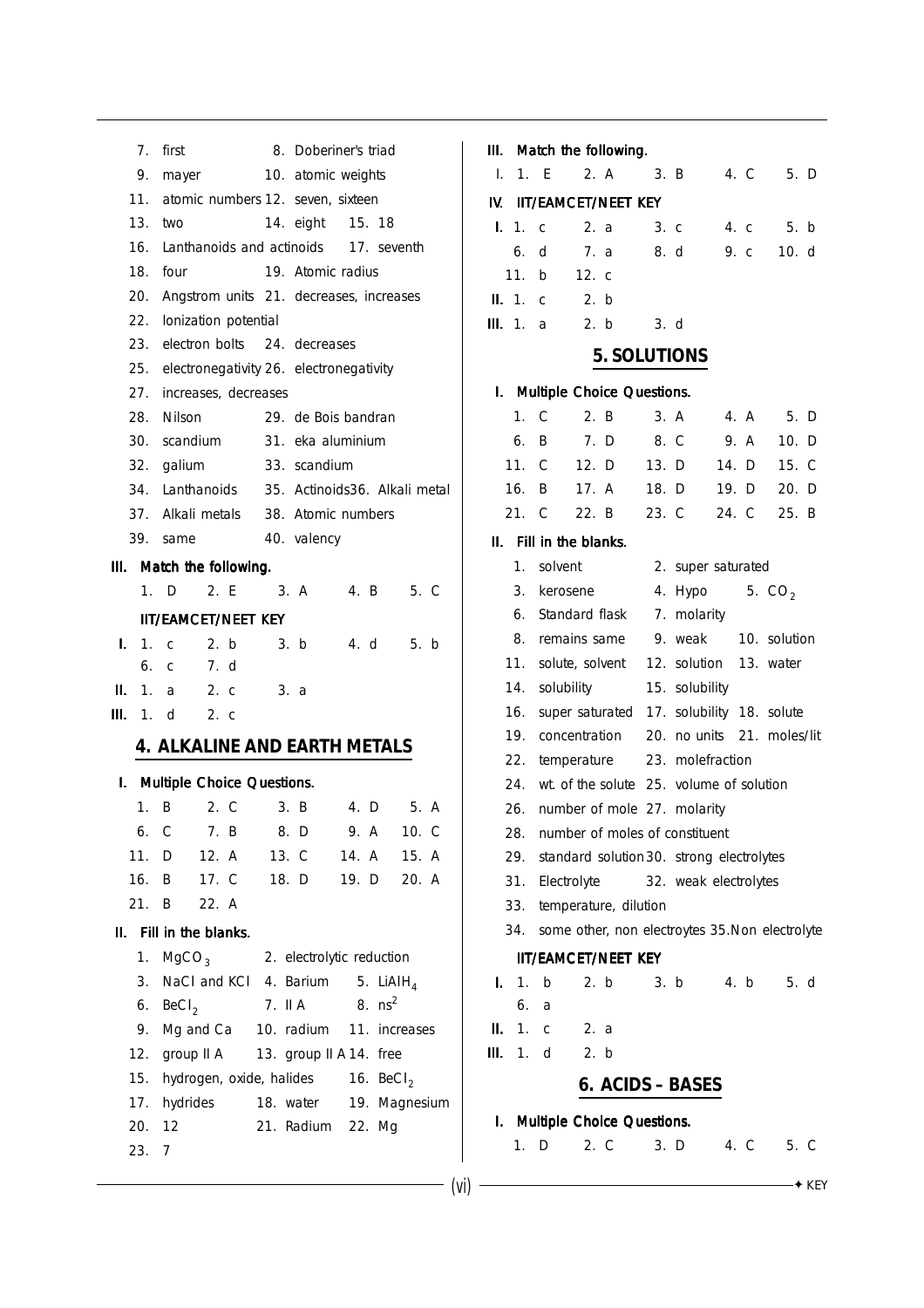6. C 7. D 8. B 9. A 10. B 11. B 12. B 13. C 14. C 15. A 16. A 17. A II. Fill in the blanks. 1. Temperature 2. dilution  $3. 1 - 2$  $4.0 - 7$  5.  $7 - 14$ 6. 13.7 k.cal/ mole 7. 7 8. blood 9. Acids, Bases 10. Water 11. basic 12. Arrhenius theory 13. neutralization 14. substances which are soluble in water 15.  $1.0 \times 10^{-14}$  16. p<sup>H</sup> scale17. CH<sub>3</sub>COOH 18. acids, bases 19. 7 20. weak acids, weak bases 21. Heat of neutralization 22. strong acid, strong base, 13.7 23.  $H_2SO_3$ 24.  $CO<sub>2</sub>$  25. Pink III. Match the following. I. 1. E 2. C 3. D 4. A 5. B **II.** 1. D 2. C 3. A 4. E 5. B IIT/EAMCET/NEET KEY **I.** 1. c 2. b 3. d 4. d 5. b 6. b 7. b II. 1. a 2. c 3. a **III.** 1. b 2. b **7. CHEMISTRY OF CARBON COMPOUNDS** I. Multiple Choice Questions. 1. B 2. B 3. C 4. B 5. B 6. C 7. C 8. D 9. A 10. C 11. D 12. D 13. B 14. A 15. C 16. C 17. D 18. D 19. B 20. D 21. A 22. C 23. C 24. B 25. A 26. A  $II.$  Fill in the blanks. 1. 109°28', 120° 2. 3.35Å 3. addition 4. sodium 5.  $2 \text{ Fe} + 3 \text{CO}_2$ 6. carbon 7. tetrahedral 8. adjacent carbon9. hexagonal10. graphite 11. football 12.  $CO_2 + 2H_2O$ 13. C*l* 2 HC – CHC*l* 14. reducing 15.  $CO_2$  16.  $CO_2$  17. dry ice 18. catenation, isomerism 19. carbon

20. fractionation 21. coal 22. Hydrocarbons 23. Hydrocarbons 24. Saturated 25. double and triple 26. unsaturated 27. addition 28. functional group 29. – OH 30. – CHO 31.  $\sim$  C = O 32. R – COOH 33.  $C_n H_{2n-2}$ 34. H.W. Kroto and R.E. Smalley 35. acetylene 36. Aldehyde III. Match the following. **I.** 1. E 2. D 3. G 4. B 5. A **II.** 1. E 2. C 3. A 4. B 5. D IIT/EAMCET/NEET KEY **I.** 1. c 2. c 3. a 4. a 5. a 6. b 7. c II. 1. d  $2. b$  3. c **III.** 1. c 2. b 3. d **8. CARBOHYDRATES AND PROTEINS** I. Multiple Choice Questions. 1. C 2. D 3. B 4. D 5. B 6. B 7. B 8. C 9. C 10. B 11. B 12. B 13. C 14. C 15. B 16. C 17. D 18. C 19. D 20. A 21. C 22. B 23. B 24. D  $II.$  Fill in the blanks. 1. 3.81,686 2. photosynthesis 3. 2 to 9 4. Silver hydroxide 5. bagasse 6. centrifuges 7. 11 – 15 8. yeast 9. Glucose and fructose 10. Invertase 11. zymase 12.  $C_2H_5OH$ , CO<sub>2</sub> 13. Bagasse 14.  $C_2H_5OH$ ,  $CO_2$  15. paratha 16. oil 17. Tollen's 18. grass 19. carbonation 20. sulphitation 21. press mud 22. manure 23. clarified juice 24. molasses 25. Fermentation 26. wash 27. rectified spirit 28. absolute alcohol 29. Lime 30. beer 31. blindness C C